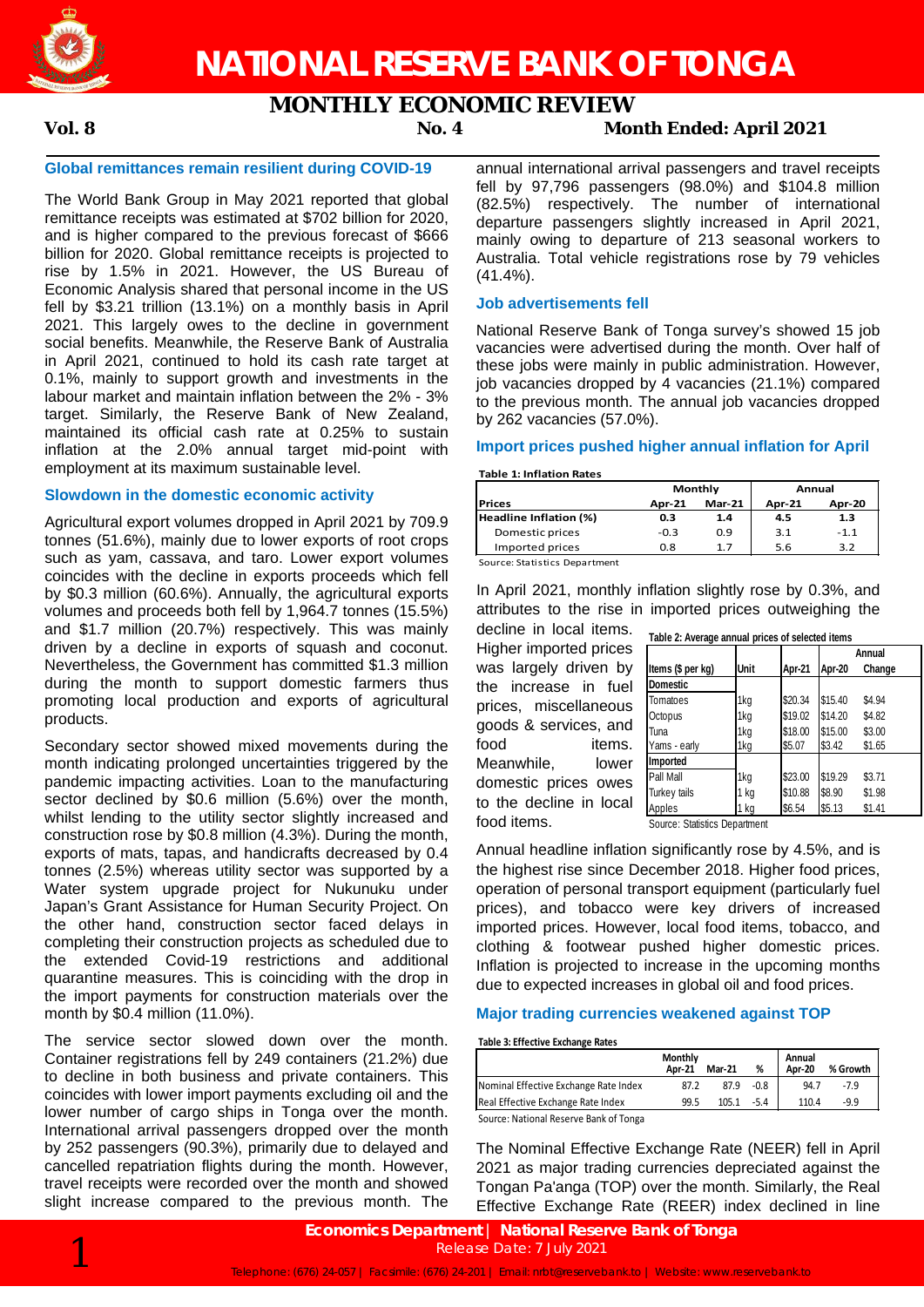

# **MONTHLY ECONOMIC REVIEW**

## **Vol. 8 No. 4 Month Ended: April 2021**

with Tonga's low inflation rates relative to its major trading partners.

Both the NEER and REER declined in year-end terms, indicating an improvement in Tonga's trade competitiveness with trading partners, further supporting foreign currency receipts.

### **Lower foreign reserves on higher capital payments**

**Table 4: Foreign Reserves**

|                                     | Monthly<br>Apr-21 | <b>Mar-21</b> | Growth | Annual<br><b>Apr-20</b> | % Growth |
|-------------------------------------|-------------------|---------------|--------|-------------------------|----------|
| Foreign Reserves (\$ in million)    | 679.7             | 685.7         | $-0.9$ | 475.1                   | 44.3     |
| Import Coverage (months)            | 11.9              | 12.2          | $-2.5$ |                         | 54.5     |
| Source: National Reserve Bank Tonga |                   |               |        |                         |          |

Official foreign reserves decreased over the month of April 2021 by \$6.0 million to \$679.7 million, equivalent to 11.9 months of imports. This stemmed from large payments for offshore investments and oil imports. Nevertheless, foreign

reserves still increased significantly over the year by \$204.6 million underpinned by receipts of budget support, official grants, and remittances. Foreign reserves are held mainly in USD, AUD, and NZD.

| <b>Table 5: Remittance Receipts</b> |        |               |          |               |        |        |
|-------------------------------------|--------|---------------|----------|---------------|--------|--------|
|                                     |        | Monthly       |          | Annual        |        |        |
|                                     |        |               |          |               |        | %      |
|                                     | Apr-21 | <b>Mar-21</b> | % Growth | <b>Apr-21</b> | Apr-20 | Growth |
| Remittance (\$ in million)          | 42.5   | 43.5          | $-2.4$   | 447.6         | 345.7  | 29.5   |
| Source: National Reserve Bank Tonga |        |               |          |               |        |        |

Remittances fell over the month by \$1.1 million in April 2021. This resulted mainly from declines in private transfer receipts, and compensation of employees following increases in the previous month. These receipts are mostly family support and gifts. Nevertheless, the rises in private transfer receipts and compensation of employees drove the \$101.9 million annual increase in remittances.

| Table 6: Overseas Exchange Transactions |         |               |           |          |               |          |  |
|-----------------------------------------|---------|---------------|-----------|----------|---------------|----------|--|
|                                         |         | Monthly       |           |          |               |          |  |
|                                         | Apr-21  | <b>Mar-21</b> | % Growth  | Apr-21   | <b>Apr-20</b> | % Growth |  |
| <b>Overall Balance</b>                  | $-6.0$  | $-6.7$        | 11.1      | 204.6    | 10.9          | 1777.6   |  |
| <b>Current Account</b>                  | 7.1     | $-7.2$        | 198.8     | 152.3    | 23.9          | 537.8    |  |
| Merchandise Trade                       | $-35.6$ | $-45.9$       | 22.4      | $-440.6$ | $-402.7$      | $-9.4$   |  |
| Services                                | $-1.3$  | $-2.7$        | 51.3      | $-14.5$  | 18.1          | $-180.1$ |  |
| Income                                  | 4.4     | 2.6           | 68.5      | 33.4     | $-1.6$        | 2193.7   |  |
| <b>Transfers</b>                        | 39.6    | 38.8          | 2.1       | 574.0    | 410.2         | 39.9     |  |
| <b>Capital Account</b>                  | 0.5     | 0.9           | $-42.8$   | 42.5     | 29.8          | 42.8     |  |
| <b>Financial Account</b>                | $-13.6$ | $-0.4$        | $-3289.4$ | 9.7      | $-42.8$       | 122.7    |  |

Source: Banking Systems

Overall, Overseas Exchange Transactions (OET) recorded a lower overall deficit of \$6.0 million in April 2021 compared to the \$6.7 million deficit in March 2021. This attributed to declines in both the financial accounts and capital accounts, specifically to higher outflow of portfolio investments.

In the year to April 2021, the higher remittance receipts, budget support, and official grants fueled the significant increase in the OET balance surplus by \$193.7 million.

### **Broad money peaked on improved net domestic assets**

| Table 7: Broad Money        |               |               |          |        |          |  |
|-----------------------------|---------------|---------------|----------|--------|----------|--|
|                             |               | Monthly       |          | Annual |          |  |
|                             | <b>Apr-21</b> | <b>Mar-21</b> | % Growth | Apr-20 | % Growth |  |
| Broad money (\$ in million) | 712.3         | 707.6         | 0.7      | 581.6  | 22.5     |  |
| Net Foreign Asset           | 715.5         | 717.6         | $-0.3$   | 503.3  | 42.2     |  |
| Net Domestic Asset          | $-2.3$        | $-9.2$        | $-75.5$  | 78.9   | $-102.9$ |  |

Source: Banking System, National Reserve Bank of Tonga

Over the month and year to April 2021, broad money increased again to a new high level of \$712.3 million, by \$4.8 million (0.7%) and \$130.8 million (22.5%) respectively. The net domestic assets increased further over the month, from lower net credit to the central Government on decreased government deposits. Annually, the net foreign assets increased again and outweighed the decline in net domestic assets. The foreign reserves rose higher after receiving more official funds as loans, budget support, projects development, and financial assistance for COVID-19 preparations.

### **Liquidity in the financial system hikes**

| Table 8: Reserve money        |               |       |                   |        |            |  |  |
|-------------------------------|---------------|-------|-------------------|--------|------------|--|--|
| <b>Monthly</b>                | <b>Annual</b> |       |                   |        |            |  |  |
|                               | <b>Apr-21</b> |       | Mar-21 % Growth I | Apr-20 | % Growth I |  |  |
| Reserve money (\$ in million) | 447.0         | 425.8 | 5.0               | 280.6  | 59.3       |  |  |
|                               |               |       |                   |        |            |  |  |

Source: Banking System, National Reserve Bank of Tonga

Liquidity in the financial system increased again over the month and year to April 2021, by \$21.1 million (5.0%) and \$166.4 million (59.3%), respectively, to a new high level of \$447.0 million. Both rises were attributed to increases in all the three categories of liquidity. The bank's ESA rose the most, coinciding with higher transfers from the Reserve Bank to the commercial banks to assist with government operations and payments for projects. Currency in circulation followed, in line with the festivities during the year, such as the churches annual donations, Christmas and New Year festivities, Kava Idol, and the Tonga High School Ex-Students' Fundraising. Required reserves also increased, corresponding to the rise in total deposits.

### **Credit growth narrowed due to lower business lending**

**Table 9: Total Lending**

|                               |               | Monthly       | Annual   |        |          |
|-------------------------------|---------------|---------------|----------|--------|----------|
| Lending                       | <b>Apr-21</b> | <b>Mar-21</b> | % Growth | Apr-20 | % Growth |
| Total Lending (\$ in million) | 488.1         | 488.8         | $-0.2$   | 494.4  | $-1.3$   |
| <b>Business lending</b>       | 229.4         | 230.3         | $-0.4$   | 235.7  | $-2.7$   |
| Household lending             | 258.2         | 258.1         | 0.1      | 258.7  | $-0.2$   |
| Other lending                 | 0.4           | 0.5           | $-14.8$  | 0.0    | 0.0      |

Source: Banking System, National Reserve Bank of Tonga

Over the month and over the year to April 2021, the banks' total lending fell further by \$0.8 million (0.2%) and \$6.3 million (1.3%) respectively. Both declines were mostly driven by the loans run-offs and repayments made by businesses in the wholesale & retail, manufacturing, and tourism sectors during the month, and also public enterprises, professional & other services, manufacturing, and transport sectors over the year. Similarly, households'